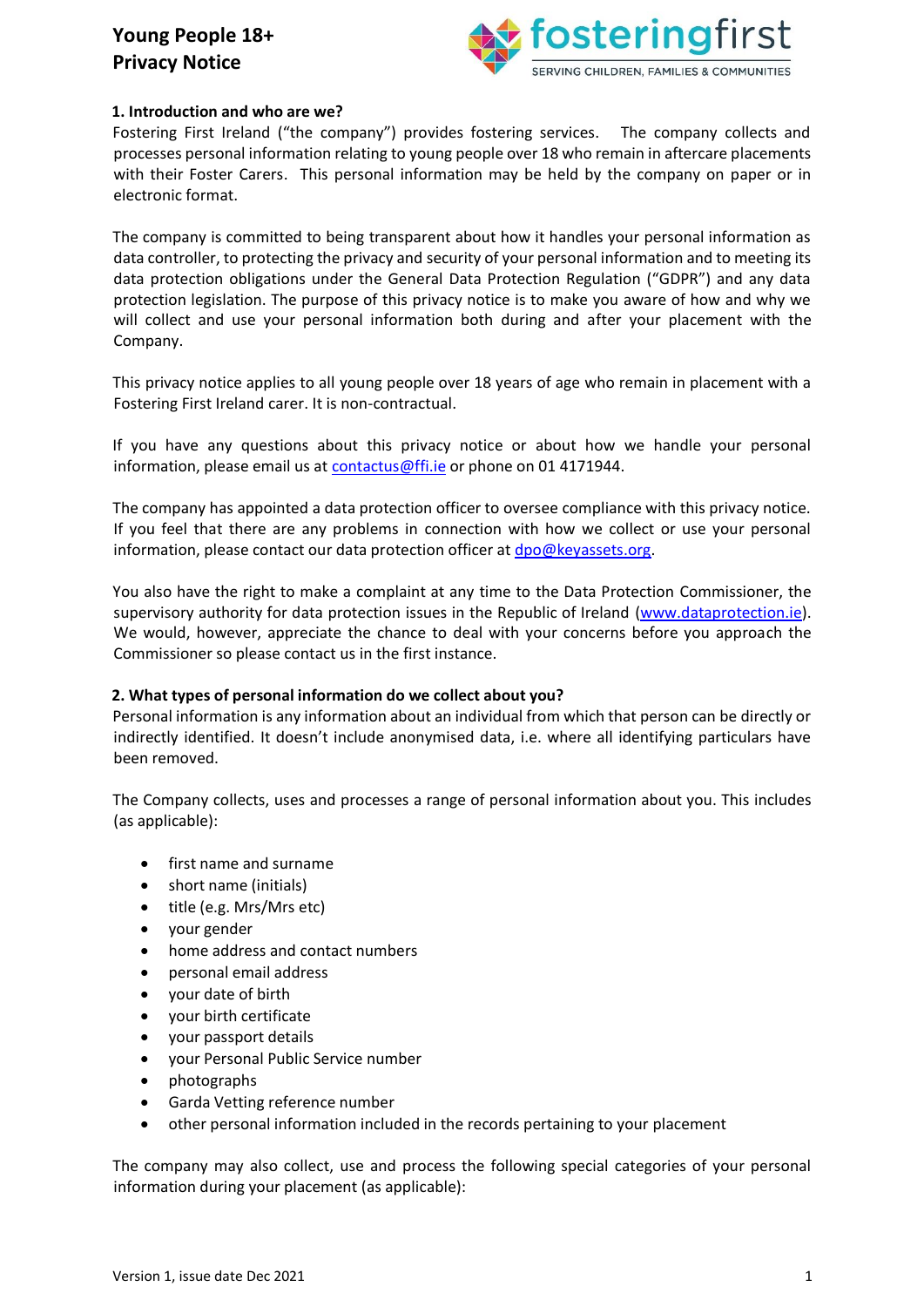

- whether or not you have a disability
- information about your racial or ethnic origin, religious or philosophical beliefs and sexual orientation
- information about criminal convictions and offences
- other types of personal information relevant to your placement

We will also collect additional personal information throughout the period of your placement with us. This may be collected in the course of your placement activities. Whilst some of the personal information provided to us is mandatory and/or is a statutory or contractual requirement, some of it you may be asked to provide to us on a voluntary basis. We will inform you whether you are required to provide certain personal information to us or if you have a choice in this.

## **3. How do we collect your personal information?**

The Company may collect personal information about you in a variety of ways. We collect personal information from other external third parties, such as:

- Your Tusla Social worker and other Tusla staff members
- Your GAL
- Your Foster Carer
- Other professionals that work with you throughout your placement
- Criminal record checks (from government bodies)
- Your medical/health information from your GP

Your personal information may be stored in different places, including our secure database, and in other IT systems, such as the email system.

### **4. Why and how do we use your personal information?**

We will only use your personal information when the law allows us to. These are known as the legal bases for processing. We will use your personal information in one or more of the following circumstances:

- where we need produce reports as requested by the statutory authorities
- where we need to comply with a legal obligation
- where it is necessary for our legitimate interests (or those of a third party), and your interests or your fundamental rights and freedoms do not override our interests.

Our legitimate interests include: performing or exercising our obligations or rights under the direct relationship that exists between the Company and you; performing effective internal administration and ensuring the smooth running of the business; ensuring the security and effective operation of our systems and network; protecting our confidential information; and conducting due diligence.

We believe that you have a reasonable expectation, as a young person in placement with FFI, that we will process your personal information.

We may also occasionally use your personal information where we need to protect your vital interests (or someone else's vital interests). An example of a vital interest might be a medical emergency which requires the disclosure of a medical condition to a qualified first aider.

The purposes for which we are processing, or will process, your personal information are to:

- enable us to maintain accurate and up-to-date records and contact details (including details of whom to contact in the event of an emergency)
- comply with statutory and/or regulatory requirements and obligations, e.g. safeguarding or inspection by regulatory authorities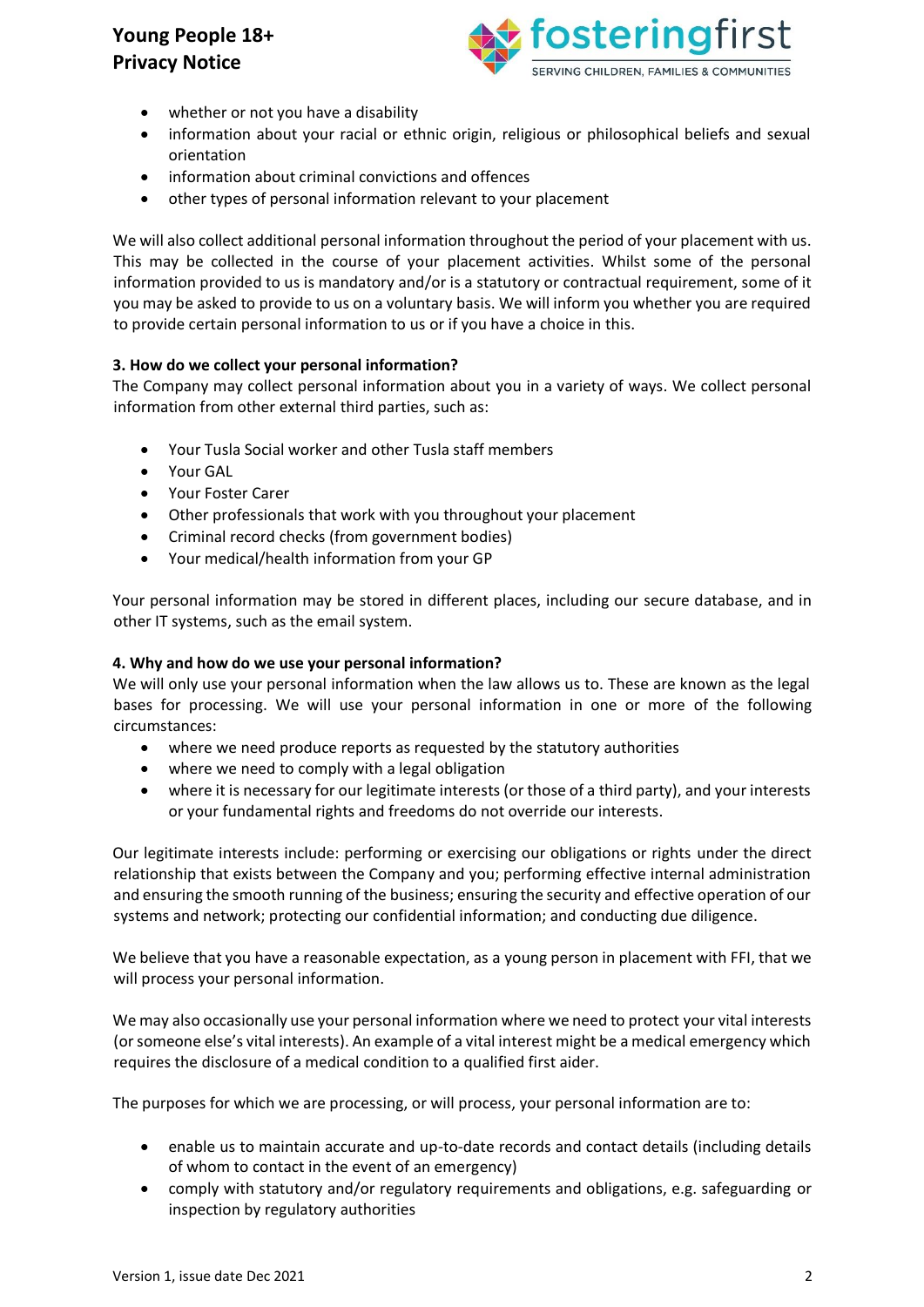

- maintain an accurate record of your placement with FFI
- visit you for welfare visits
- ensure compliance with your statutory rights
- record and assess your education, training and development activities and needs
- meet our obligations under health and safety laws
- make decisions about your continued placement
- operate and maintain a record of critical incidents
- ensure network and information security and prevent unauthorised access and modifications to systems
- ensure effective business administration, including auditing
- ensure adherence to Company rules, policies and procedures

Please note that we may process your personal information without your consent, in compliance with these rules, where this is required or permitted by law or under statutory requirements.

Your personal information may be stored in different places, including in our fostering database and in other IT systems, such as the e-mail system.

Certain personal information may need to be renewed on a regular basis during the course of your placement with us.

### **5. What types of sensitive personal information do we collect about you?**

There are also "special categories" of personal information, and personal information on criminal convictions and offences and on your health, which requires a higher level of protection because it is of a more sensitive nature. The special categories of personal information comprise information about an individual's racial or ethnic origin, political opinions, religious or philosophical beliefs, trade union membership, health, sexual orientation and genetic and biometric data.

We may collect sensitive personal information throughout the period of your placement with us. This may be collected in the course of your placement activities as a result of statutory requirements, some of it you may be asked to provide to us on a voluntary basis. We will inform you whether you are required to provide certain sensitive personal information to us or if you have a choice in this.

The Company may also collect, use and process the following special categories of your personal information (as applicable):

- information about your health, including any medical condition, whether you have a disability medical reports and related correspondence
- information about your racial or ethnic origin, religious or philosophical beliefs and sexual orientation
- information about criminal convictions and offences.

#### **6. Why and how do we use your sensitive personal information?**

We will only collect and use your sensitive personal information, which includes information about criminal convictions and offences, when the law allows us to.

Some special categories of personal information, i.e. information about your health or medical conditions, and information about criminal convictions and offences, is processed so that we can perform or exercise our obligations or rights under safeguarding law, statutory requirements and in line with our data protection policy.

The purposes for which we are processing, or will process, these special categories of your personal information, and information about any criminal convictions and offences, are to: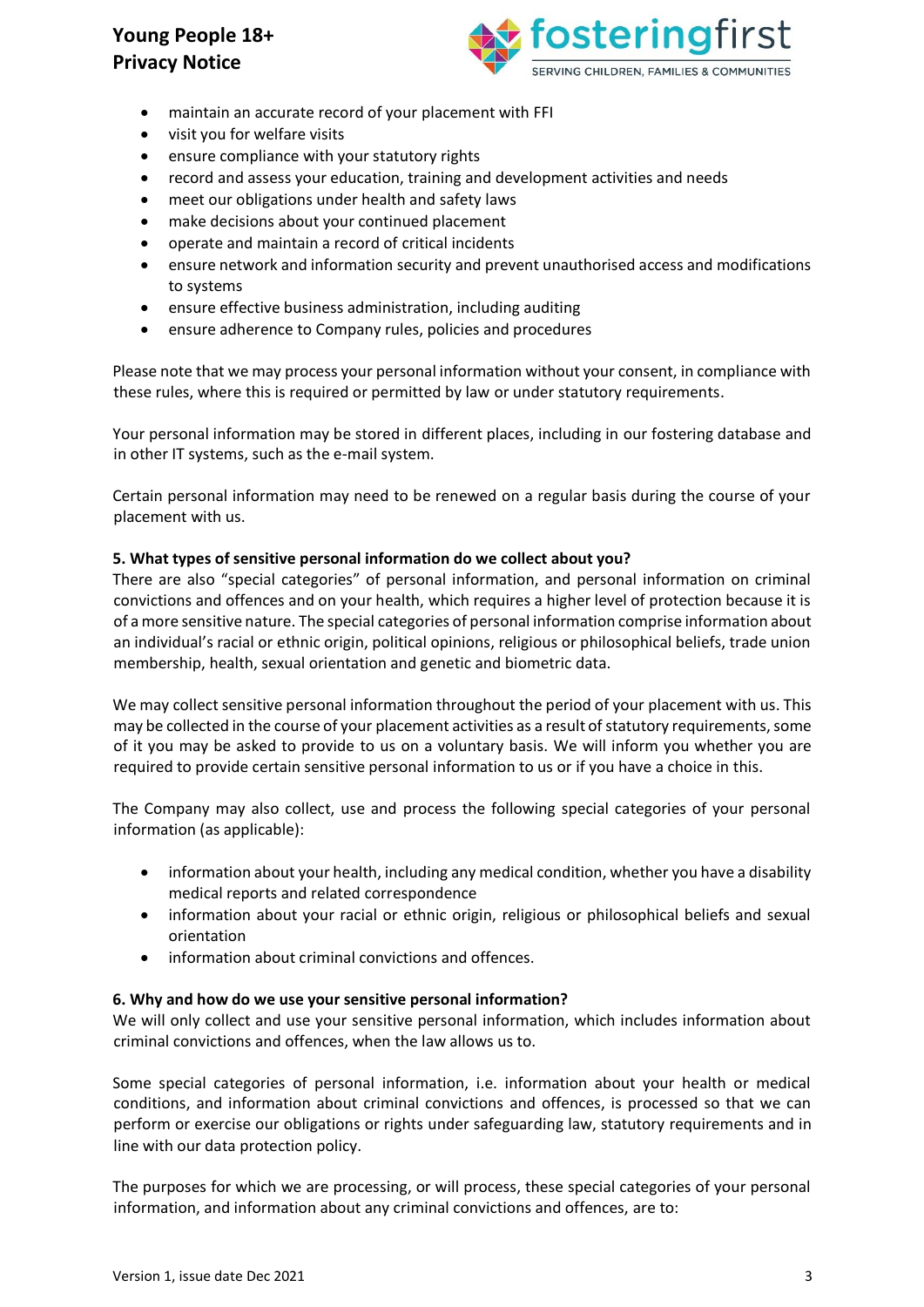

- comply with statutory and/or regulatory requirements and obligations (including safeguarding)
- ensure compliance with your statutory and contractual rights
- operate and maintain accurate records
- manage, plan and organise different aspects of your placement
- meet our obligations under health and safety laws
- make decisions about continued placement
- ensure effective business administration and statutory requirement
- ensure adherence to Company rules, policies and procedures

We may also occasionally use your special categories of personal information, and information about any criminal convictions and offences, where it is needed for the establishment, exercise or defence of legal claims.

Your sensitive personal information may be stored in different places, including in our fostering database and in other IT systems, such as the e-mail system.

Certain sensitive personal information may need to be renewed on a regular basis during the course of your placement with us.

*From now on in this privacy notice, "your information" includes both your personal information and your sensitive personal information.* 

#### **7. What if you fail to provide your information?**

If you fail to provide certain information when requested or required (or prohibit the company from accessing such information), we may be prevented from complying with our legal obligations. You may also be unable to exercise your statutory rights.

#### **8. Change of purpose**

We will only use your information for the purposes for which we collected it. If we need to use your information for a purpose other than that for which it was collected, we will provide you, prior to that further processing, with information about the new purpose, we will explain the legal basis which allows us to process your information for the new purpose and we will provide you with any relevant further information. We may also issue a new privacy notice to you.

#### **9. Who has access to your personal information?**

Your personal information may be shared internally within the Company, including with members of the management team, senior managers/Directors and IT staff if access to your personal information is necessary for the performance of their roles.

The Company may also share your personal information with third-party external bodies (including service providers and their designated agents), including:

- Tusla, the Child and Family Agency
- Government bodies for the purposes of conducting criminal and offence checks
- benefits providers and benefits administration, including insurers
- your GP
- professional bodies (such as HIQA)
- external IT services
- external auditors
- professional advisers, such as lawyers, accountants and brokers
- other statutory bodies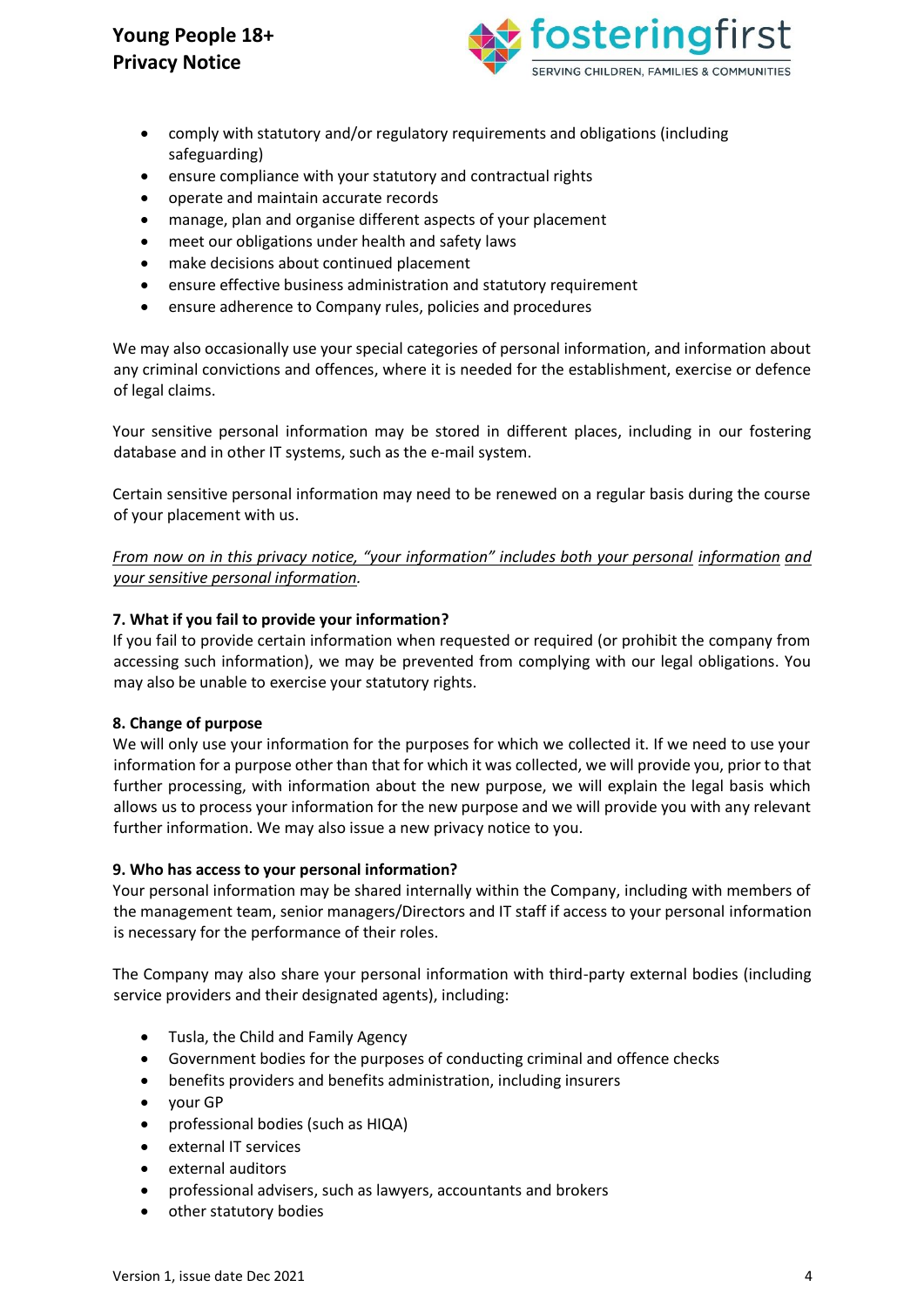

- associated companies
- shredding company (in paper form, although they do not catch sight of the content of this paperwork)
- archiving company (in paper form, although they do not catch sight of the content of this paperwork)

We may also need to share your personal information with a regulator or to otherwise comply with the law.

We may share your personal information with third parties where it is necessary to administer the contract we have entered into with Tusla, where we need to comply with a legal obligation, or where it is necessary for our legitimate interests (or those of a third party).

We may on occasion anonymise your personal information without your knowledge and share this with trusted third parties to help us develop our services through the analysis and modelling of statistics/data. Anonymised information falls outside the scope of any relevant data protection laws and anonymisation of your data prevents you from being personally identified by those third parties.

## **10. Who has access to your sensitive personal information?**

Your sensitive personal information may be shared internally within the Company, including with members of the management team, senior managers/Directors and IT staff if access to your personal information is necessary for the performance of their roles.

The Company may also share your sensitive personal information with third-party external bodies (including service providers and their designated agents), including:

- Tusla, the Child and Family Agency
- your GP
- professional advisers, such as lawyers
- other statutory bodies
- shredding company (in paper form, although they do not catch sight of the content of this paperwork)
- archiving company (in paper form, although they do not catch sight of the content of this paperwork)

We may also need to share your sensitive personal information with a regulator.

We may share your sensitive personal information with third parties where it is necessary to administer the contract we have entered into with Tusla, where we need to comply with a legal obligation, or where it is necessary for our legitimate interests (or those of a third party).

We may on occasion anonymise your sensitive personal information without your knowledge and share this with trusted third parties to help us develop our services (such as improving foster carer retention and placement matching) through the analysis and modelling of statistics/data. Anonymised information falls outside the scope of any relevant data protection laws and anonymisation of your data prevents you from being personally identified by those third parties.

## **11. How does the Company protect your information?**

The Company has put in place measures to protect the security of your information. It has internal policies, procedures and controls in place to try and prevent your information from being accidentally lost or destroyed, altered, disclosed or used or accessed in an unauthorised way. In addition, we limit access to your information to those employees, workers, agents, contractors and other third parties who have a business need to know in order to perform their job duties and responsibilities.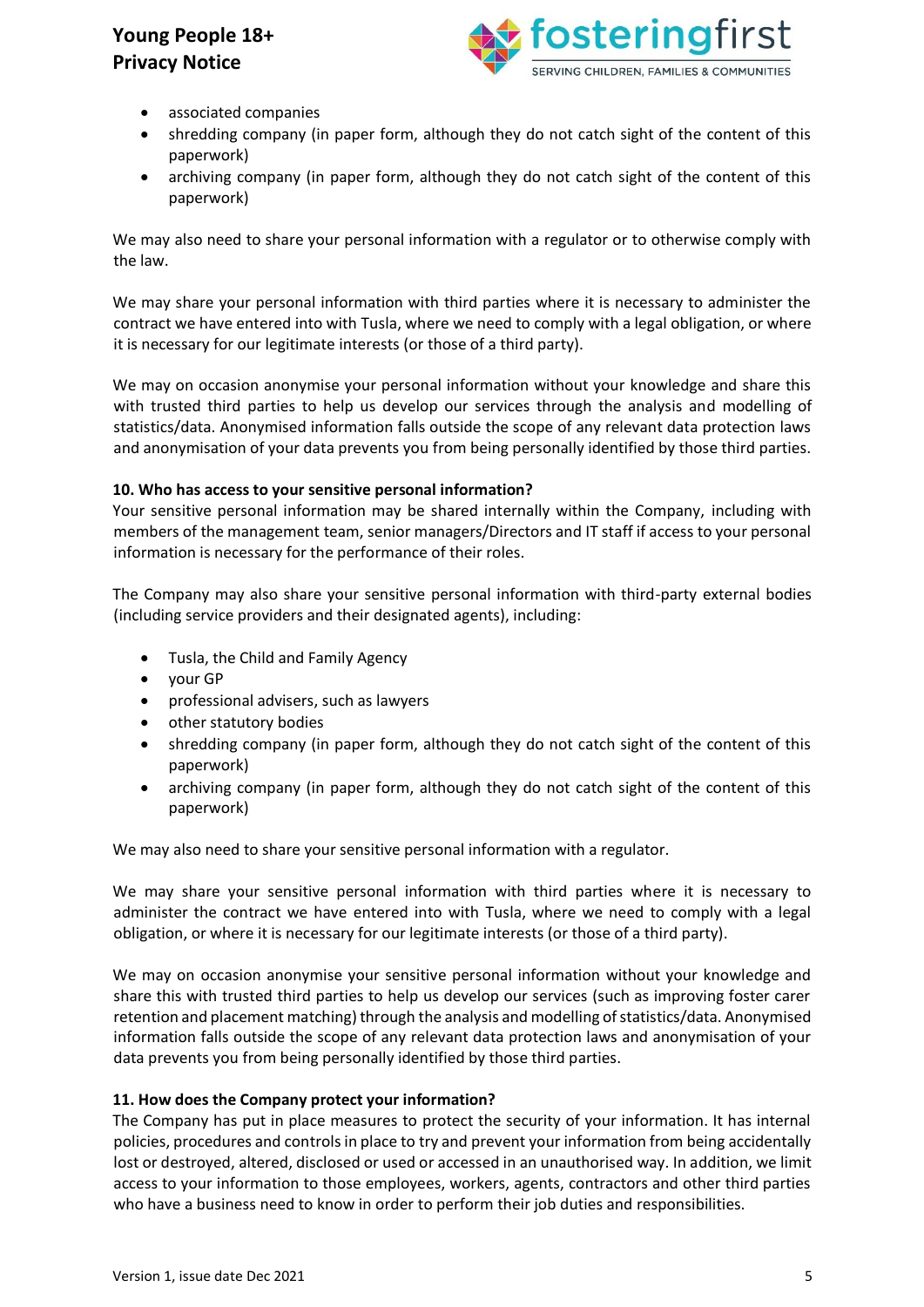

Where your information is shared with external bodies (including third-party service providers), we require them to take appropriate technical and organisational security measures to protect your information and to treat it subject to a duty of confidentiality and in accordance with data protection law. We only allow them to process your information for specified purposes and in accordance with our written instructions and we do not allow them to use your information for their own purposes.

The Company also has in place procedures to deal with a suspected data security breach and we will notify the Data Protection Commissioner (or any other applicable supervisory authority or regulator) and you of a suspected breach where we are legally required to do so.

## **12. For how long does the Company keep your information?**

The Company will only retain your information for as long as is necessary to fulfil the purposes for which it was collected and processed, and to protect the Company's legitimate interests including: (a) the purposes of satisfying any legal, health and safety, reporting requirements for particular data or records, and

(b) the retention of some types of information for the establishment, exercise or defence of legal claims.

The Company will generally hold your information for the duration of your placement with FFI. The exceptions are:

• it will only be recorded whether a criminal record check has yielded a satisfactory or unsatisfactory result, unless, in exceptional circumstances, the sensitive personal information in the criminal record check has been risk assessed by the Company as relevant to the ongoing placement

We will also require third parties to destroy or erase your information where applicable in accordance with the above conditions.

In some circumstances we may anonymise your information so that it no longer permits your identification. In this case, we may retain such information for a longer period.

## **13. Your rights in connection with your information**

It is important that the information we hold about you is accurate and up to date.

As a data subject, you have a number of statutory rights. Subject to certain conditions, and in certain circumstances, you have the right to:

- request access to your information this is usually known as making a data subject access request and it enables you to receive a copy of the information we hold about you and to check that we are lawfully processing it
- request rectification of your information this enables you to have any inaccurate or incomplete information we hold about you corrected
- request the erasure of your information this enables you to ask us to delete or remove your information where there's no compelling reason for its continued processing, e.g. it is no longer necessary in relation to the purpose for which it was originally collected.
- restrict the processing of your information this enables you to ask us to suspend the processing of your information, e.g. if you contest its accuracy and so want us to verify its accuracy.
- object to the processing of your information this enables you to ask us to stop processing your information where we are relying on the legitimate interests of the business as our legal basis for processing and there is something relating to your particular situation which makes you decide to object to processing on this ground